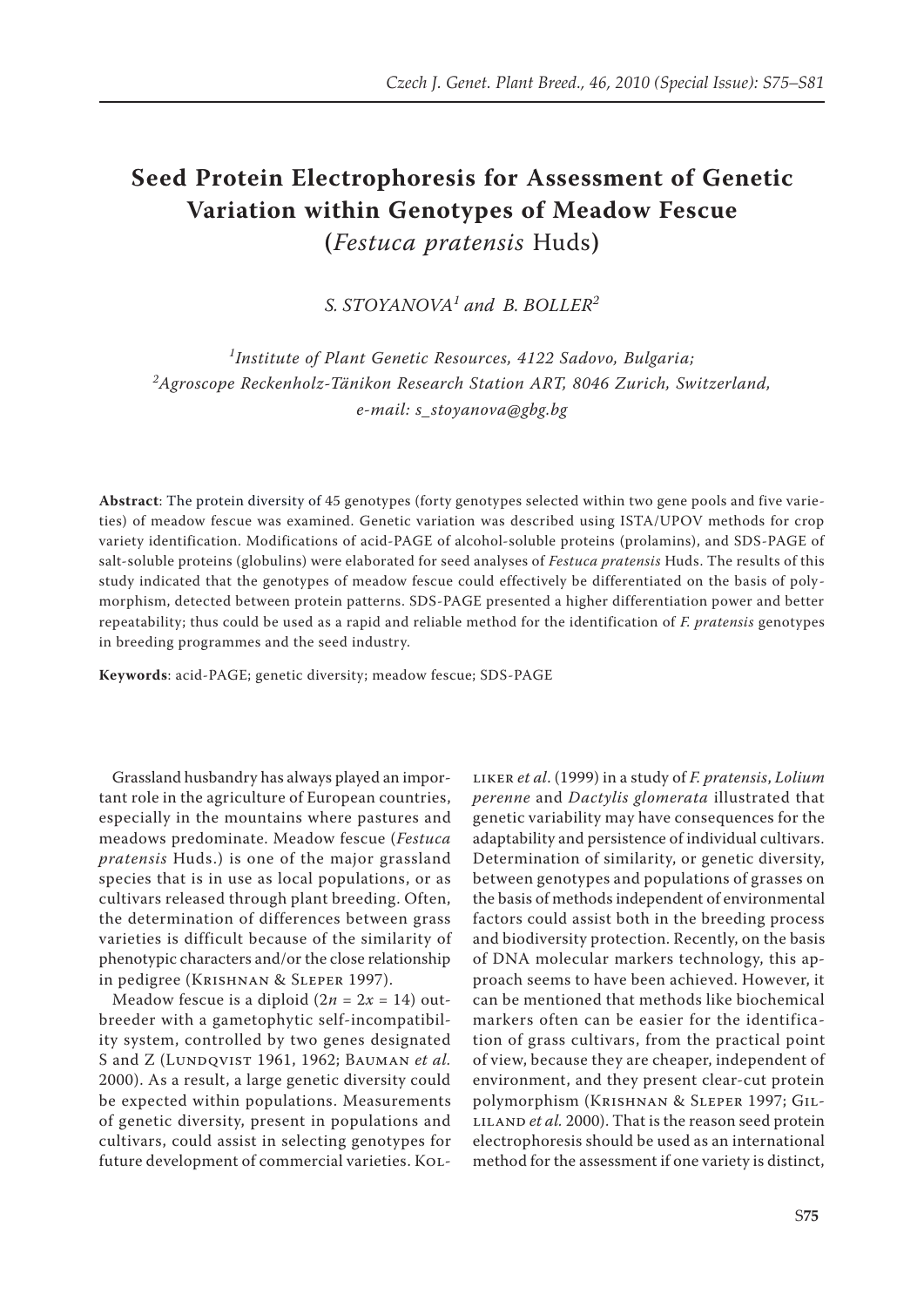| Accession<br>code                                                                                                                                                                                                                            | Origin<br>of progenies                         | Method of<br>obtaining/note   | Accession code                                                                                                                                                                                                                               | Origin of<br>progenies                               | Method of<br>obtaining/note   |
|----------------------------------------------------------------------------------------------------------------------------------------------------------------------------------------------------------------------------------------------|------------------------------------------------|-------------------------------|----------------------------------------------------------------------------------------------------------------------------------------------------------------------------------------------------------------------------------------------|------------------------------------------------------|-------------------------------|
| M8233/01<br>M8366/02<br>M8328/02<br>M8347/02<br>M8360/02<br>M8330/02<br>M8309/02<br>M8358/02<br>M8374/02<br>M8376/02<br>M8302/02<br>M8329/02<br>M8331/02<br>M8352/02<br>M8364/02<br>M8361/02<br>M8378/02<br>M8327/02<br>M8388/02<br>M8390/02 | Schmidt 1*                                     | isolation within<br>gene pool | M8217/02<br>M8218/02<br>M8208/02<br>M8210/02<br>M8228/02<br>M8233/02<br>M8236/02<br>M8204/02<br>M8240/02<br>M8241/02<br>M8251/02<br>M8262/02<br>M8281/02<br>M8290/02<br>M8294/02<br>M8297/02<br>M8282/02<br>M8283/02<br>M8216/02<br>M8206/02 | Schmidt 2*                                           | isolation within<br>gene pool |
| FP0005<br>FP0015<br>FP0025<br>FP0035                                                                                                                                                                                                         | polycross prog-<br>enies of Schmidt<br>1 and 2 | candidate for<br>registration | Preval                                                                                                                                                                                                                                       | commercial<br>variety used as a<br>standard in field | breeding                      |

Table 1. List of genotypes evaluated for genetic variation by seed protein

\*Schmidt 1 and Schmidt 2 are local populations collected in Switzerland, and used further as breeding materials

uniform, and stable (DUS). The same DUS criteria are also used world-wide for the granting of Plant Breeders' Rights (PBR); an intellectual property protection system (Cooke & Reeves 2003). As reported, seed protein electrophoresis is known to be used for the evaluation of grass varieties; however the methods have not been equilibrated with international standards (Krishan & Sleper 1997; Hahn & Schöberlein 1999).

The aim of this study is to evaluate the applicability of ISTA/UPOV methods by seed protein electrophoresis as tools for the determination of genetic diversity within genotypes of *Festuca pratensis* Huds.

## **MATERIALS AND METHODS**

Seeds derived from isolated plants of 45 genotypes of meadow fescue accessions, harvested

in ART-Reckenholz, were used (Table 1). Forty genotypes belonged to two gene pools designated Schmidt 1 and Schmidt 2. Five of the genotypes are breeding varieties: cv. Preval as well as FP0005, FP0015, FP0025, and FP0035 (candidate varieties created in ART). The candidate varieties consist of polycross progenies belonging to the two populations mentioned above.

The genetic variation is described, using a modification of the methods applied by ISTA/UPOV for cereals (Drapper 1987; Anonymous 2003):

**Acid-PAGE** (acid polyacrilamyde gel electrophoresis) is carried out according to the known standard reference method of ISTA (Draper 1987; Anonymous 2003). Proteins are extracted from a bulk sample of 40mg finely ground powdered seeds with 400 µl extracting solution (0.05 g Pyronin G; 25 ml 2-chloroethanol), stained overnight at room temperature, and centrifuged for 20 min at 17 000 g. Then, 20 µl of the extracts are loaded into wells. Gel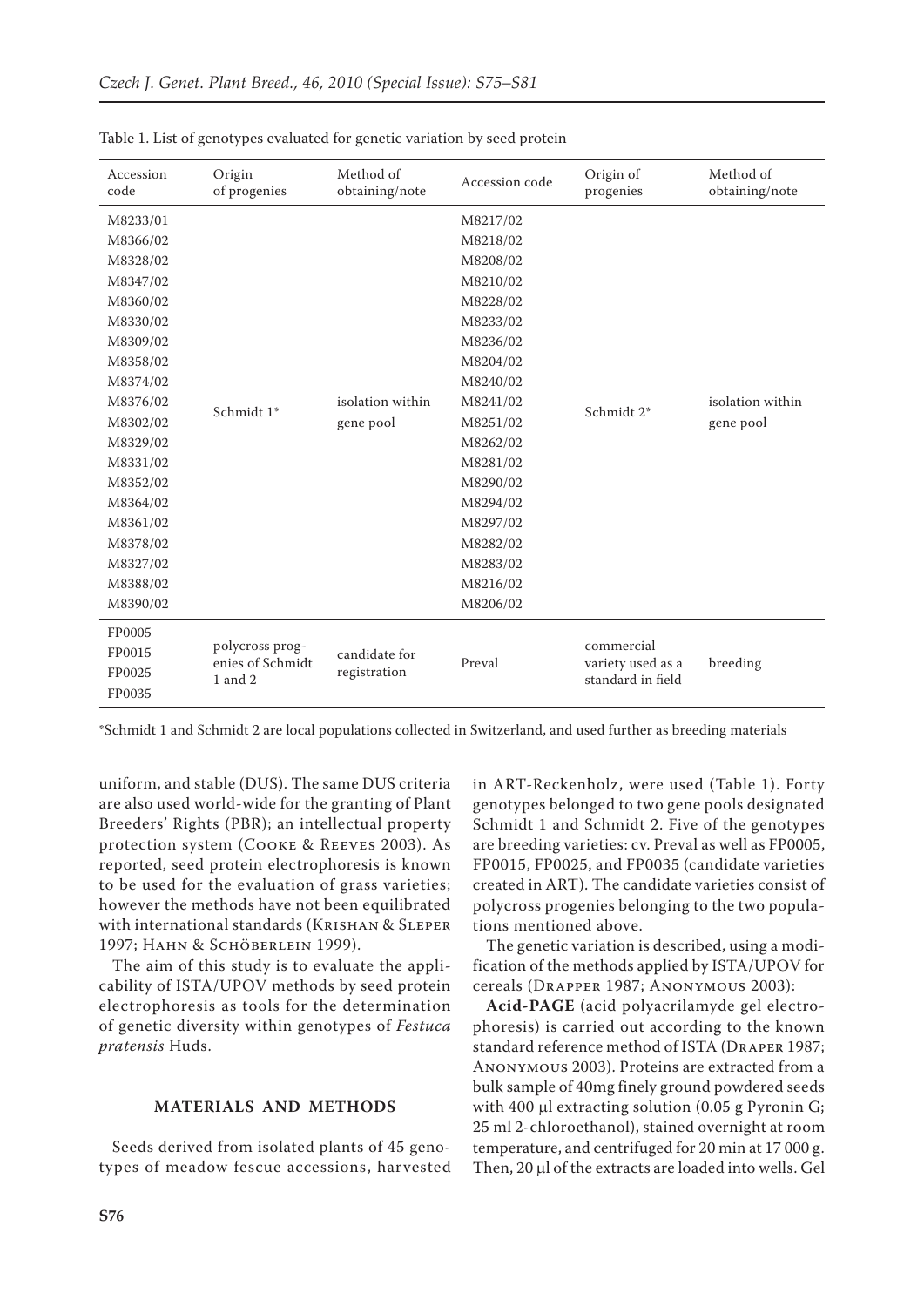

.<br>Figure 1. Example of acid-PAGE protein spectra observed in *F. pratensis* accessions (computer assisted laser densi  $(\text{scan})$ tometer scan)

1 – M8388; 2 – M8390; 3 – FP0005; 4 – FP0015; 5 – FP0025; 6 – M8360; 7 – FP0035; 8 – M8327; 9 – M8328; 10 – M8388; 11 – M8217; 12 – M8236; 13 – M8262; 14 – M8283; 15 – M8206; 16 – M8390; 17 – FP0005; 18 – FP0015; 19 – FP0025; 20 – FP0035

medium of 10% acid-PAGE ( $pH = 3.1$ ) is prepared in a 1.5 mm thick gel, using a Consort E835 vertical unit (with gel cassette  $200 \times 200$  mm). Electrophoresis is carried out at 120 V for 3 h at 19°C–20°C. Staining of gels is performed in a solution of Coomasie Brilliant Blue G250:Coomasie Brilliant Blue R-250 (1:3), dissolved in trichloroacetic acid/methanol. Gels are stored in polyethylene sleeves at +10°C for further evaluation and documentation.

**SDS-PAGE** (sodium-dodecilsulfat polyacrilamyde gel electrophoresis) is carried out using a modification of the methods used for barley identification, according to UPOV (Anonymous 2003). The progress in this analysis is the specification of protocols according to the purposes of the present study – the evaluation of *Festuca pratensis* seed

proteins. The modification mainly concerns the protein extracting procedure as follows:

Stock extraction buffer (according ISTA/UPOV) for barley:

6.25 ml 1M tris/HCl (pH 6.8), 12.05 ml dist.  $H_2O$ , 2 g SDS, 10 g pyronin, 10 g glycerol.

Extracting solution for *F. pratensis* seeds:

5.66 ml stock extraction buffer, 3.00 ml DMF (dimethylformamide), 1.58 ml mercaptoethanol, filled up to 20 ml with dist.  $H_2O$ . This must be prepared fresh.

Extracting procedure:

A bulked sample of 0.5 g seeds is milled in a rotary type electric coffee grinder; then passed through a mortar and pestle for better separation of the seed groats from seed coats.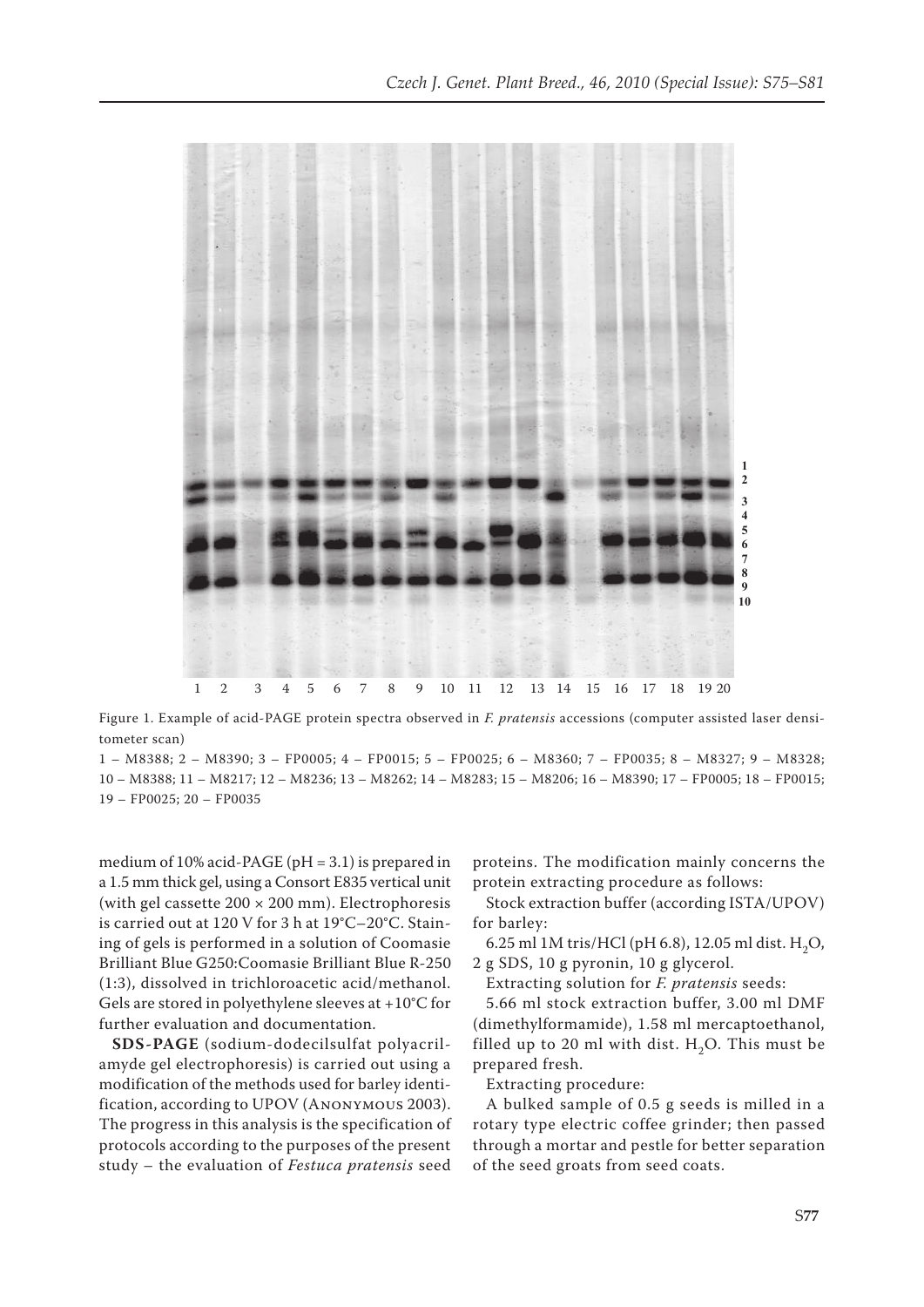

Figure 2. Cluster analyses of acid-PAGE patterns observed in *Festuca pratensis* accessions (Ward's method, Euclidean distances)

Seed meal (40 mg) is extracted with 500 μl of freshly prepared extracting solution. The next procedures include: 1h extraction at room temperature, heating in boiled water for 10 min, and cooling and centrifugation at 18 000 g for 5 min. Protein extracts are stored at –18°C for further electrophoretic separation and repeated analyses.

Electrophoresis:

Twenty µl of extracts are loaded into the wells. The gel (1.5 mm thick) consists of two parts: resolving (main gel,  $10\%$  acrylamide,  $pH = 8.8$ ) and stacking gel (upper gel,  $3.5\%$  acrylamide,  $pH = 6.8$ ). Vertical unit Consort E835 is used for the gel preparation and electrophoresis. Protein separation is carried out for about 3 h (1 h at 150 V, and 2 h at 300 V) at 19°C–20°C. Gels are fixed in 15% (w/v) trichloroacetic acid for 30 min, and then stained as described above for the acid-PAGE procedure.

## **RESULTS AND DISCUSSION**

**Acid-PAGE** of alcohol-soluble seed proteins (prolamins), extracted from *F. pratensis* seeds,

presents a typical spectra of this plant species (Figure 1). As shown, polymorphism is observed in fast moving protein components, where ten clear distinct bands are detected. The polymorphism of the protein spectra is described by repeated analyses of extracting procedures and separation in acid-PAGE. Three accessions were used as standards: cv. Preval, M8360, and M8206. They were disposed in permanent positions in all gels for comparison with the analyzed genotypes. A database was created, on the basis of component mobility and band density, which was further used for clustering of the accessions.

The tree-cluster analysis (Ward's method, Euclidean distances) illustrates the distribution of genotypes in three main clusters, where Cluster 3 could be suggested to be a sub-cluster of Cluster 1 (Figure 2). Separation by a diverse rate of distances (1–20) within each sub-cluster was detected for a better understanding of the genetic variability between the analysed genotypes. According to these analyses, the following accessions were determined as identical (distance 0): M8366 and M8328; M8251 and M8281; M8302 and M8241; M8331, M8327, and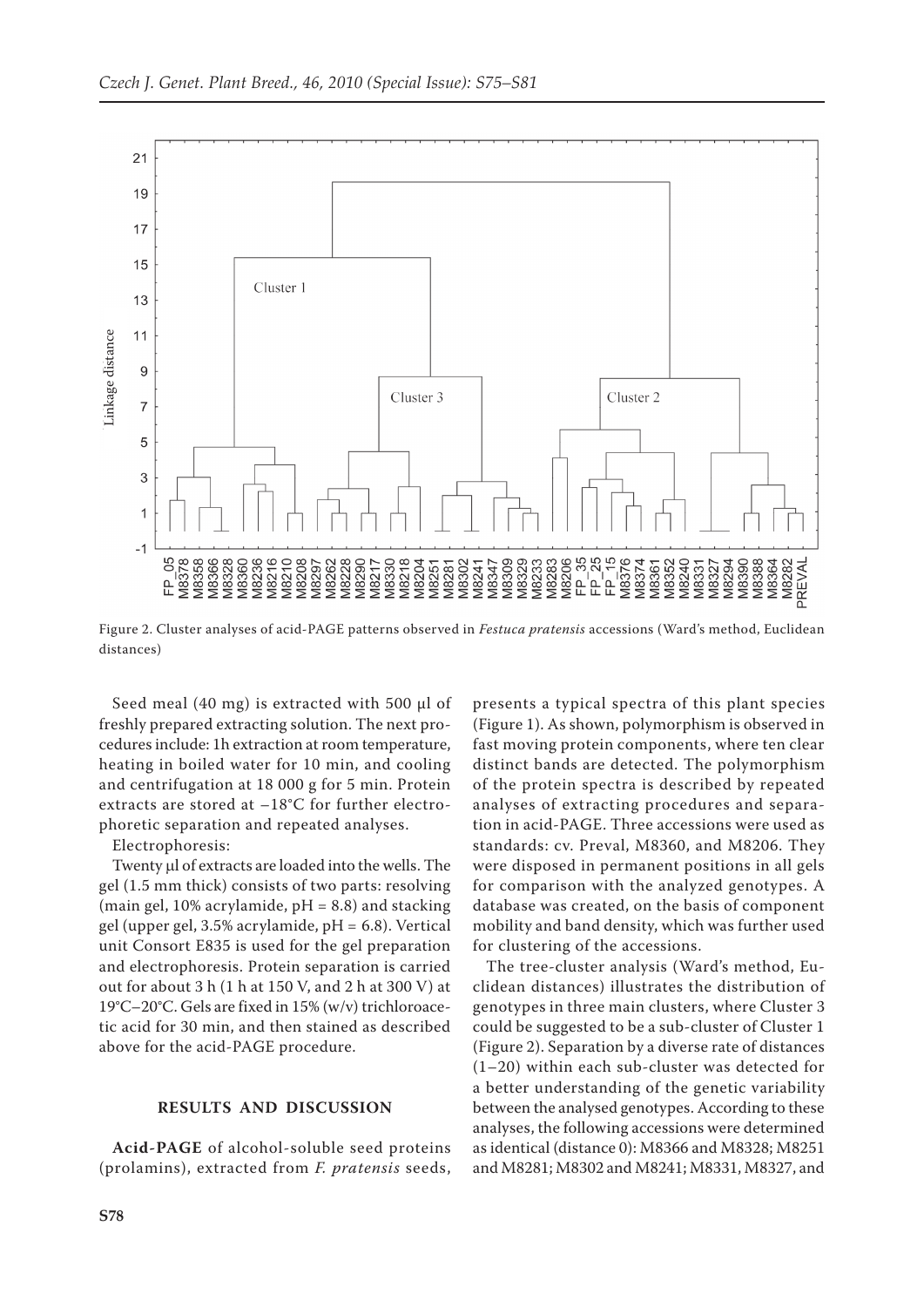

1 2 3 4 5 6 7 8 9 10 11 12 13 14 15 16 17 18 19 20 21 22

Figure 3. Sample analysis of SDS-PAGE protein electrophoresis carried out with *F. pratensis* seed accessions (computer assisted laser densitometric scan)

1 – Preval; 2 (11)– M8388; 3 – M8390; 4 – FP0005; 5 – FP0015; 6 – FP0025; 7 – M8360; 8 – FP0035; 9 – M8240; 10 – M8241; 11 (2) – M8388; 12 – M8217; 13 – M8236; 14 – M8262; 15 – M8283; 16 – M8206; 17 – M8290; 18 – FP0005; 19 – FP0015; 20 – FP0025; 21 – FP0035; 22 – Preval

M8294. Two of the groups of identical accessions are composed of members of one and the same population: M8366 and M8328 – Schmidt 1; M8251 and M8281 – Schmidt 2. The third group consists of two members of Schmidt 1 (M8331, M8327) and one member of Schmidt 2 (M8294). The candidate varieties FP0015, FP0025, and FP0035 form into one sub-cluster in the framework of Cluster 2; whereas FP0005 falls into Cluster 1. Two accessions (M8283 and M8206), originating in Schmidt 2, are divided into a separate group. On the basis of the results, it can be suggested that the genotypes were described as more or less close by patterns of alcohol-soluble proteins. However, there should be pointed that the repeatability of analyses is in question because of a/the limited number of prolamin bands and their fluctuation (by mobility and by density) from one gel to another.

**SDS-PAGE** electrophoresis of salt-soluble proteins (globulins) of *F. pratensis* seeds reveals a higher distinguishing power than acid-PAGE does. The number of developed protein components varies from 22 to 31 between the evaluated genotypes (Figure 3). The control samples (cv. Preval, M8360 and M8206) are fixed in permanent positions of all gels, as mentioned before. Four groups of components are described where a higher polymorphism is observed in group D (slow moving proteins). Polymorphism in group B is also clearer than in A and C. The accuracy of the test is proven by comparison in one gel (M8388, position 2 and 11, Figure 3), and comparison of accessions described as 'similar' in separated gels. Two pairs: M8376 and M8290; and M8378 and M8294, are described as similar by visual evaluation.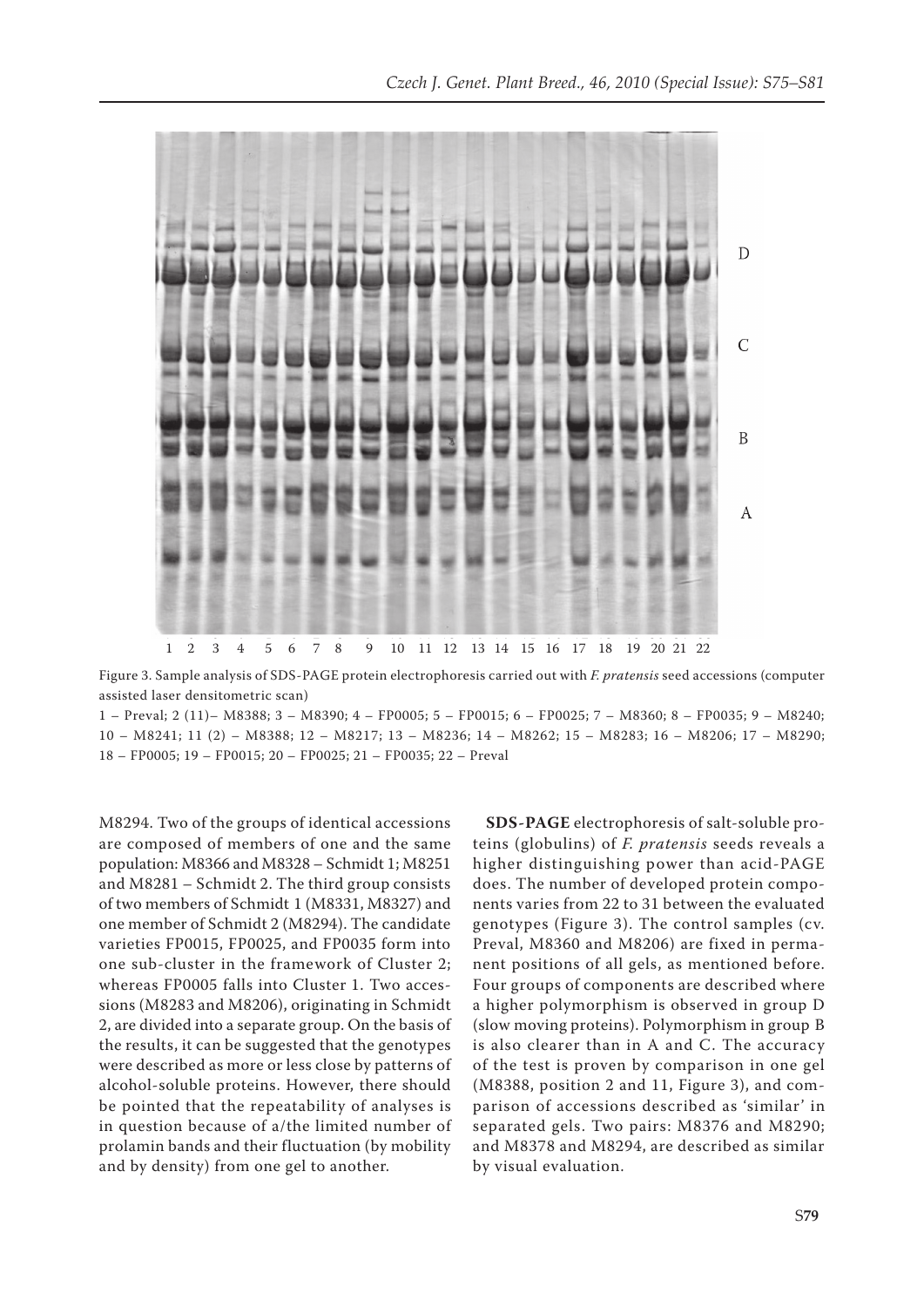

Figure 4. Cluster analyses of SDS-PAGE patterns observed in *Festuca pratensis* accessions (Ward's method, Euclidean distances)

Tree-cluster analysis (Ward's method, Euclidean distances) was carried out using the matrix created on the basis of protein components mobility and bands density (Figure 4). Four main clusters are determined in the rate of distances (1–14). Cluster 1 and Cluster 2 are sub-clustered to Cluster 3, by joining another group of more distinct genotypes (M8208, M8204, Preval, M8297, M8216, and M8360). The most diverse group of genotypes gets put into Cluster 4, including the candidate varieties FP0025 and FP0035. The accessions in this group belong to gene pool Schmidt 2. The other two candidate varieties (FP0005 and FP0015) come into one sub-cluster of Cluster 1. This subcluster is composed of close relating genotypes of the two investigated gene pools – Schmidt 1 and Schmidt 2. The results presented show that this approach could be used for identification of similar genotypes. Probably, because of large variations and overlapping within the examined accessions, it is difficult to create a relationship between the selected genotypes and their origin (Schmidt 1 and Schmidt 2). However, it should be

pointed out those genotypes with similar globulin spectra were detected in both populations.

SDS-PAGE presents differences between *Festuca pratensis* genotypes more clearly, and possesses a higher repeatability than acid-PAGE. This is our reason for confirming the success in application of SDS-PAGE for genotype identification and genetic diversity assessment of *Festuca pratensis*.

#### **CONCLUSIONS**

Seed protein electrophoresis of *Festuca pratensis* seeds by the ISTA/UPOV methods describes variations between genotypes on the basis of the polymorphism of protein patterns with different solubility, band mobility, and density. SDS-PAGE of salt-soluble proteins illustrates a higher distinguishing power than the acid-PAGE of alcoholsoluble proteins, and possesses clear repeatability of the results. There should be indicated both, that *F. pratensis* is an outcrossing plant species, and how difficult it is to distinguish grass lines